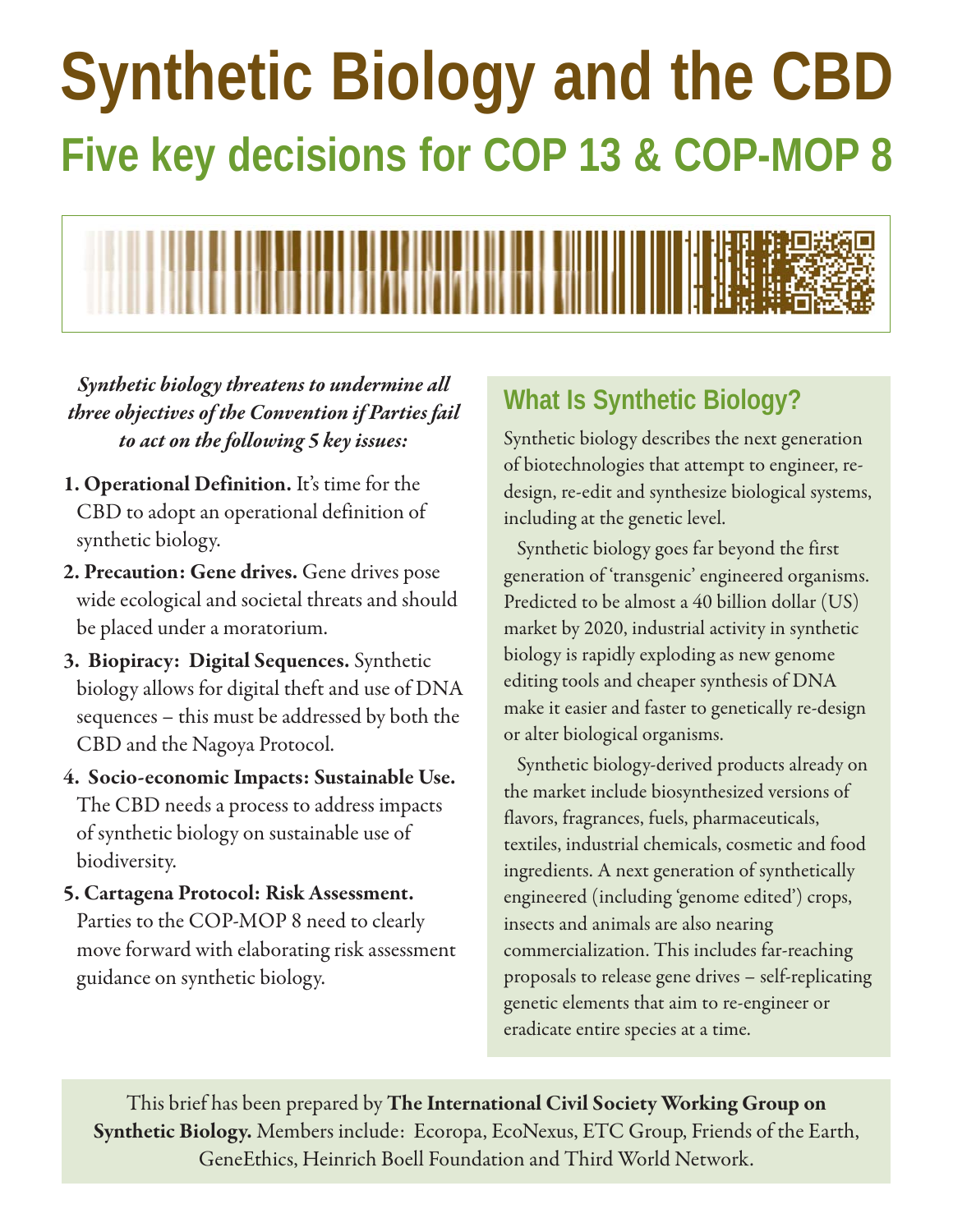## **Synthetic Biology at the CBD – the story so far**

Synthetic biology has been under discussion at the Convention on Biological Diversity (CBD) for six years. The CBD is the only international body addressing governance of this rapidly growing field.

At COP 12, a landmark decision on synthetic biology (Dec XII/24) emphasized the need for precaution, regulatory systems and socio-economic and risk assessment. An online forum and AHTEG (Ad Hoc Technical Expert Group) was established to address seven questions posed by the COP and to provide an operational definition to allow further work. SBSTTA 16 then provided advice for COP. Meanwhile the AHTEG on Risk Assessment of Living Modified Organisms established under the Cartagena Protocol was also tasked to discuss this topic. The AHTEG on Risk Assessment has developed an outline of guidance on "Risk Assessment of LMOs developed through synthetic biology", and the issue will be discussed at COPMOP8 of the Cartagena Protocol. Parties to the Protocol are asked to consider establishing a process for the development of guidance on the basis of the outline developed, in coordination with relevant processes under the CBD.

Following the outcome of those processes, COP13 is an important moment for the CBD to establish ongoing governance of the field of synthetic biology.

### **What is at Stake at COP 13?**

For almost a quarter century, the Convention on Biological Diversity and its protocols have been the premier international body exercising oversight and carrying out international deliberation on how developments in biotechnology affect the living world. The programme of work on synthetic biology at the CBD represents the only comprehensive international process currently underway to attempt to assess the risks from these potentially disruptive new developments which may impact all 3 objectives of the Convention. As new techniques such as CRISPR gene editing, DNA synthesis and far-reaching applications such as gene drives radically transform the power and scope of biotechnology to impact biodiversity, it is urgent that international governance arrangements are kept updated and made relevant.

Worryingly, the biotechnology industry appears to be deliberately attempting to frame the new technologies as exempt from existing rules and definitions. This would leave this next generation of biotechnology less assessed and less regulated than its predecessor. Unless Parties to the CBD can agree an operational definition for synthetic biology and commit to a forward-going plan of work addressing at least the most urgent implications, the world risks hurtling blind into a very uncertain and risky future without an appropriate set of governance rules.



**2 Synthetic Biology and the CBD: Five key decisions for COP13**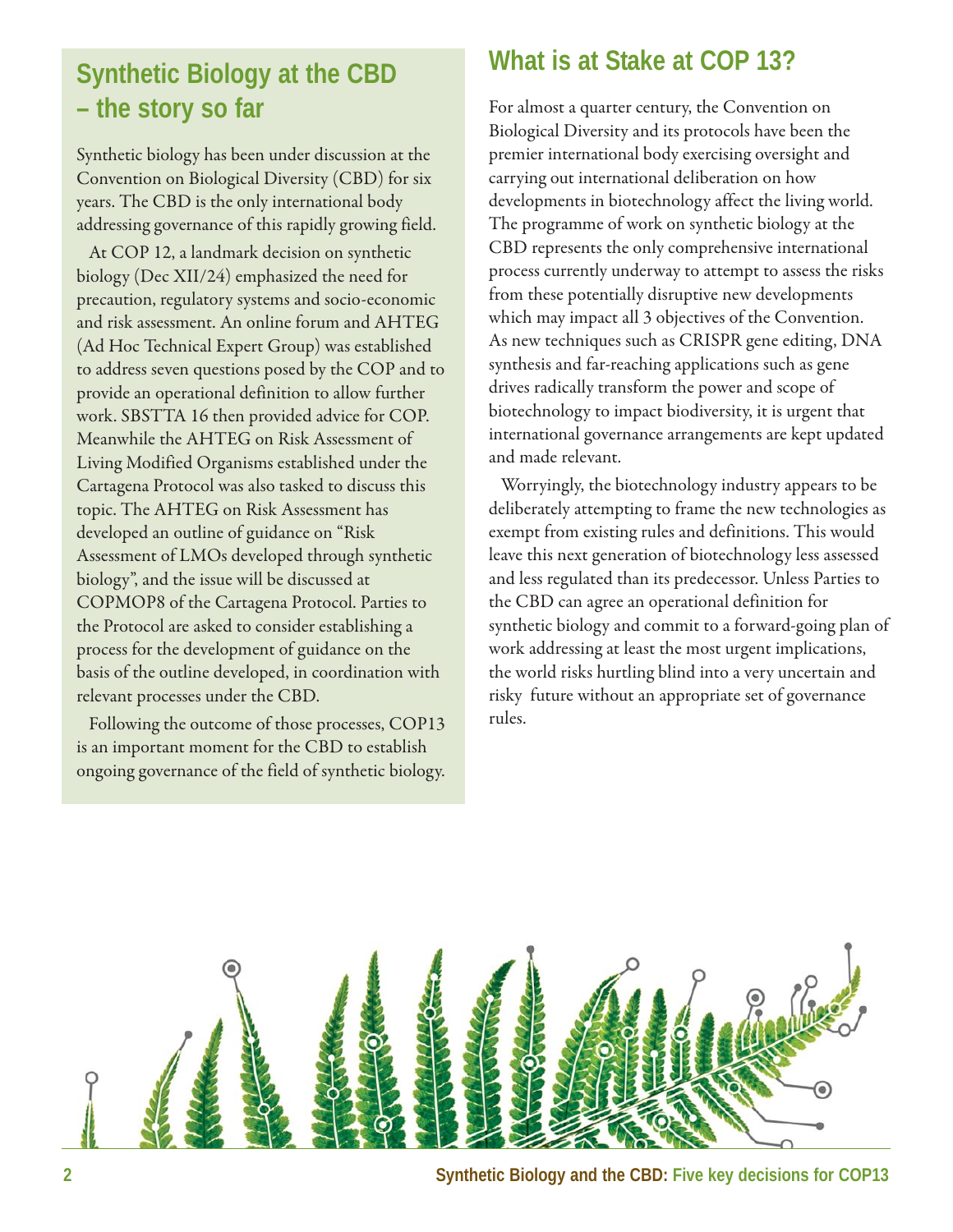## **Five important issues for syn bio oversight**

Drawing on the advice already issued by SBSTTA 20 and the AHTEG on Synthetic Biology [SBSTTA recommendation XX/8], parties preparing for COP13 should reflect on the following four priority topics:

## **1. Operational Definition of Synthetic Biology**

**Parties at COP12 requested an operational definition of synthetic biology to support ongoing work on this topic, but unless that definition is formally adopted by COP13 as an operational definition for the work within the CBD, future work will be unnecessarily obstructed.**

*In online comments during preparation of the AHTEG on risk assessment (under the Cartagena Protocol) some Parties used the absence of an agreed operational definition of synthetic biology as an argument against examining the risk assessment of synthetic biology.*

At COP 12, parties to the CBD instructed the AHTEG on Synthetic Biology

to draw on the work of the open online forum to work towards an operational definition of synthetic biology. Establishing a definition is vital to future work on this topic. After a lot of hard work and drawing on extensive definitional surveys the AHTEG provided the following definition:

**"Synthetic biology is a further development and new dimension of modern biotechnology that combines science, technology and engineering to facilitate and accelerate the understanding, design, redesign, manufacture and/or modification of genetic materials, living organisms and biological systems."** 

Unfortunately, SBSTTA 16 failed to unambiguously propose adoption of this definition. Instead, the advice sent by SBSTTA to COP provides two alternative bracketed paragraphs. The first merely notes that the definition was developed, the second clearly proposes to use the definition for future work. COP 13 should clearly adopt the definition for future use. The absence of an agreed operational definition has already begun to obstruct work on this topic under the CBD and its Protocols.

In online comments during preparation of the AHTEG on risk assessment (under the Cartagena Protocol) some Parties used the absence of an agreed operational definition an synthetic biology as an argument against examining the risk assessment of synthetic biology. It would be obstructive and wasteful if Parties at

> COP13 deliberately fail to adopt a definition for use within the CBD and its protocols. If Parties are concerned that the definition provided is too broad, then the AHTEG could be instructed to develop a supplementary 'living list' or annex naming techniques and approaches that either are or are not commonly regarded as part of the field of synthetic biology. Such an open and non-exhaustive list of included and excluded techniques and approaches could

draw on existing literature such as CBD Technical Series no. 82. The annex would also make clear that techniques for genome editing and genome synthesis are expressly covered by the definition under a positive list.

## **2. Precaution: Gene Drives**

**Gene drives, which can drive a trait through an entire population, eradicating or altering entire populations and species, have quickly emerged as an extremely high risk synthetic biology application since the last COP. Proposals for near term environmental release of gene drives into field trials are already on the table. Parties at COP should agree a moratorium on field trials or deployment of gene drives pending further work. They must also address the risk of unintended and accidental release from laboratories.**

A 'gene drive' refers to a genetic engineering technology that aims to ensure that a specific trait introduced into an organism (e.g. female sterility, colour, size, behaviour) is always or mostly passed on to future generations. The effect of a successful gene drive is that a single engineered trait can be driven through an entire population until it either takes over or crashes that population.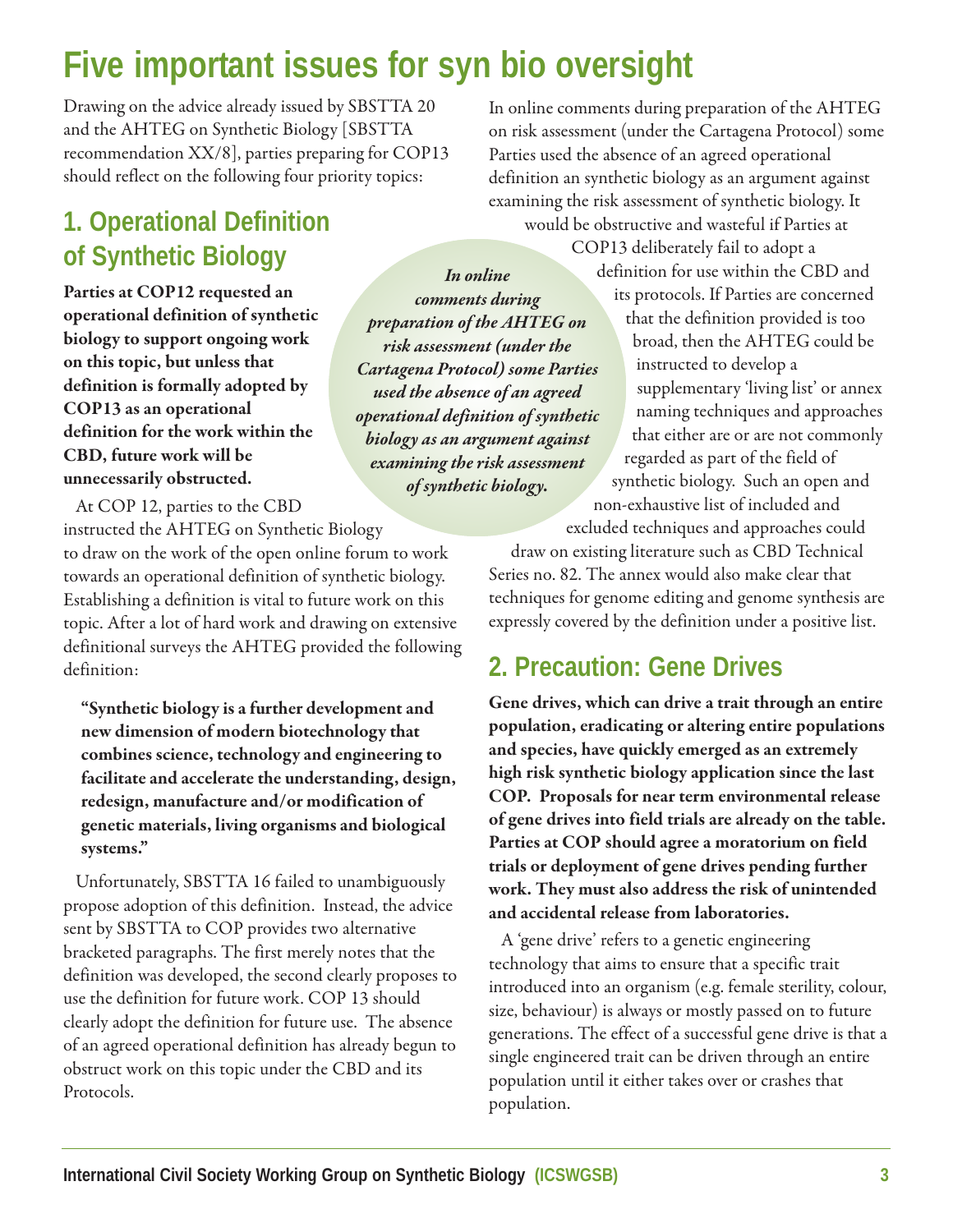This has the potential to affect the entire species, ie. take it over or cause it to go extinct. Gene drives open up a a new field of species-wide population engineering where the introduction of just one fast-reproducing organism (e.g. insects, plants, small mammals, parasites) can deliberately alter entire ecosystems. The implications for the environment, food security and social stability are widespread and so far not assessed.

When COP last met in Korea the idea of a gene drive was still theoretical. The first working gene drive system, using the CRISPR/CAS9 gene editing system, was invented at the end of 2014 and since then has been replicated several times. Already tens of millions of dollars have been directed towards developing gene drives, with proposals advancing to field trial gene drives in Africa, USA and on islands. A consortium, Target Malaria, are proposing field trials of gene drive mosquitos in central Africa with the aim of attacking the vector for malaria. A US NGO, Island Conservation, has proposed releasing gene-drive mice onto island ecosystems by 2020 as a biological control method to attack invasive mice. A group of researchers are also investigating proposals to release gene drive mosquitos in Hawaii to counter the transmission of avian malaria. Such gene drive trials would risk going global in their impacts if, for example, a gene-drive mosquito travels beyond the initial release site.

There have been several strong warnings issued against use of gene drives.

In August 2014, an article in Nature authored by gene drive developers highlighted the risk of unintended ecological impacts as well as possible malicious use of gene drive systems.**<sup>1</sup>**

In November 2015 the AHTEG on Synthetic Biology identified gene drives as a threat to biodiversity affecting all three objectives of the convention:

**"Applications that are aimed at altering and replacing natural populations (for example, gene drive systems) may have adverse effects at the ecosystem level, and vis-à-vis the other two objectives of the Convention" UNEP/CBD/SYNBIO/AHTEG/2015/1/3 - p9**

1 Oye, Kenneth A. et al, (2014-08-08). "Regulating gene drives". Science. 345 (6197): 626–628.

In June 2016, a 200-page report on gene drive governance released by the US National Academy of Sciences (NAS) stressed the need for precaution and ecological assessments, noting the lack of governance arrangements and that "there is insufficient evidence available at this time to support the release of genedrive modified organisms."**<sup>2</sup>** NAS also identified the CBD as the main international regulatory instrument for addressing this topic.

**"Because gene-drive modified organisms are intended to spread in the environment, there is a widespread sense among researchers and commentators that they may have harmful effects for other species or ecosystems. For example, using a gene drive to suppress a non-native weed population may lead to unexpected consequences, such as the loss of habitat for native species or even the establishment of a second, more resilient invasive species."**

In September 2016, a motion overwhelmingly supported by the governments and NGOs who comprise the membership of IUCN (International Union for Conservation of Nature) called on that body to adopt a de facto moratorium on any support or funding towards gene drive research or deployment pending an urgent assessment.

**"CALLS UPON the Director General and Commissions with urgency to assess the implications of gene drives and related techniques and their potential impacts on the conservation and sustainable use of biological diversity as well as equitable sharing of benefits arising from genetic resources, in order to develop IUCN guidance on this topic, while refraining from supporting or endorsing research, including field trials, into the use of gene drives for conservation or other purposes until this assessment has been undertaken."3**

- 2 "Gene Drive Research in Non-Human Organisms: Recommendations for Responsible Conduct". National Academies of Sciences, Engineering, and Medicine. June 8, 2016.
- 3 https://portals.iucn.org/congress/motion/095/18902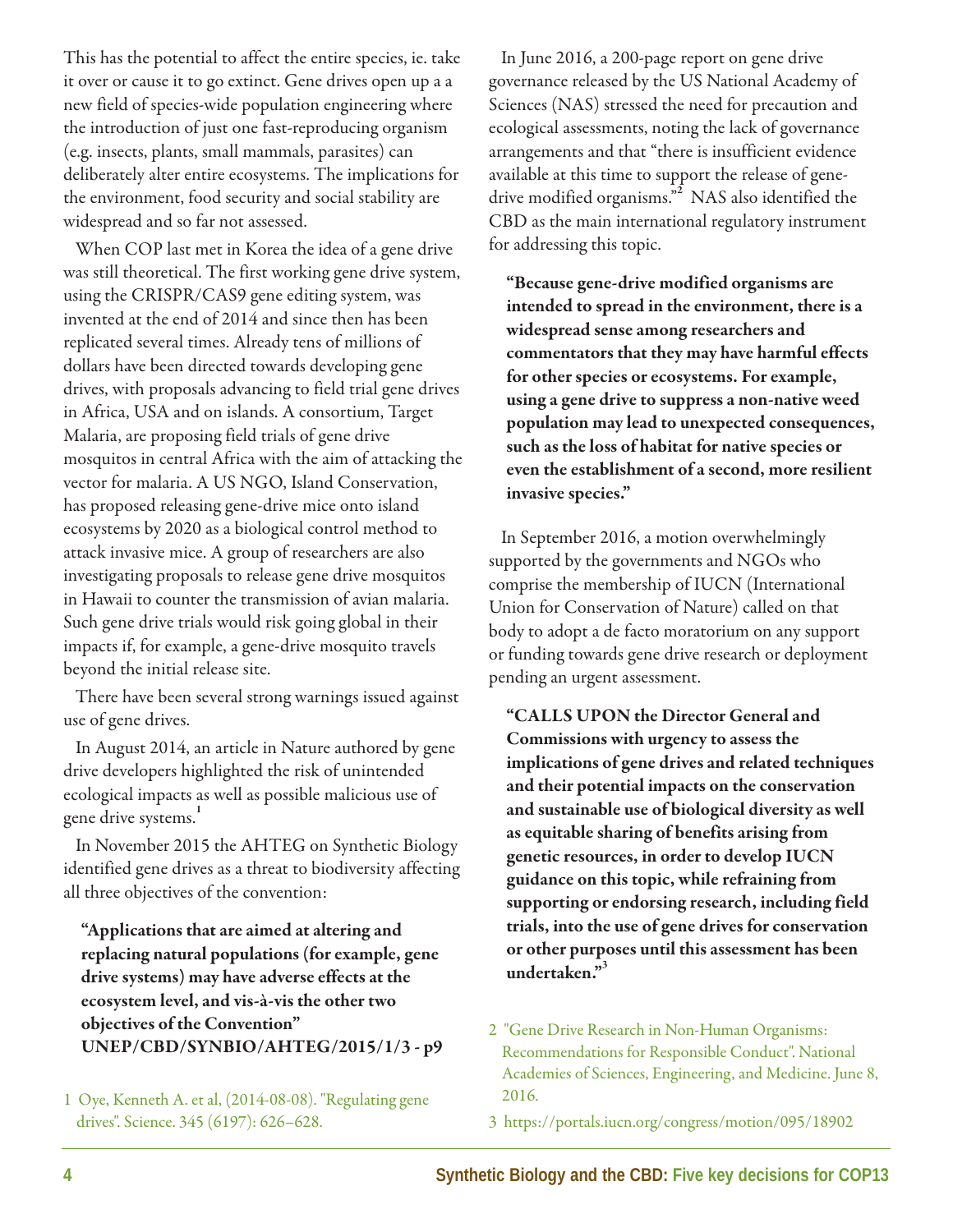In September 2016, a statement released by 30 leading conservation and environmental leaders (including Dr Jane Goodall, Dr David Suzuki, Dr Vandana Shiva) called for gene drives not to be promoted as a conservation tool in light of their significant risks:

**"Given the obvious dangers of irretrievably releasing genocidal genes into the natural world, and the moral implications of taking such action, we call for a halt to all proposals for the use of gene drive technologies, but especially in conservation"4**

*Given the urgency of this topic, Parties to the CBD should act in the spirit of precaution and in line with previous decisions to put in place a moratorium on release or field trialing of gene drive systems at this time.* 

Given the urgency of this topic Parties to the CBD should act in the spirit of precaution and in line with previous decisions to put in place a moratorium on release or field trials or accidental release from laboratories of gene drive systems at this time.

#### A Call for Conservation with a Conscience: No Place for Gene Drives in Conservation

New technologies have played an important role in protecting life on earth, and we the undersigned support innovation and science in conservation. However, we believe that a powerful and potentially dangerous technology such as gene drives, which has not been tested for unintended consequences nor fully evaluated for its ethical and social impacts, should not be promoted as a conservation tool.

From the climate impact of the internal combustion engine to the synthetic chemicals that signatories include: have poisoned the web of life, we have learned some lessons. We now understand the serious need for precaution when radical new technologies arise, especially with gene drives, which change the rules of genetics and inheritance and have consequences beyond our comprehension.

Gene drives have the potential to dramatically transform our natural world and even humanity's relationship to it. The invention of the CRISPR-CAS9 tool and its application<br>to gene drives (also known as a "mutagenic chain reaction") gives technicians the ability to intervene in evolution, to engineer the fate of an entire species, to dramatically modify ecosystems, and to unleash large-scale environmental changes, in ways never thought<br>possible before. The assumption of such power is a moral and ethical threshold that must not be crossed without great restraint.

We the undersigned leaders and practitioners in the fields of science, policy, environmental protection, conservation, and law are alarmed that some conservation organizations have accepted funding for and are promoting the release of engineered gene<br>drive organisms into the wild. They propose to use extinction as a deliberate tool, in direct contradiction to the moral purpose of conservation organizations, which is to protect life on earth. We are also concerned about the potential use of gene drives by the military and in agriculture. We note that current regulatory schemes are not capable of evaluating and governing this new technology.

Given the obvious dangers of irretrievably releasing genocidal genes into the natural world, and the moral implications of taking such action, we call for a halt to all proposals for the use of gene drive technologies, but especially in conservation.



*"No Place for Gene Drives in Conservation,"* 

Gene drives clearly meet the need for utmost precaution warranted when faced with "threats of significant reduction or loss of biological

> diversity posed by organisms, components and products resulting from synthetic biology". (Decision XI,11 Para 4).

Further gene drives have yet to be fully assessed (nor is it clear at this time how they can be assessed for ecological harm), nor can they be properly regulated at this time. Decision Xii/24 paragraphs 3 (a), (b) and (c) are therefore highly relevant.

Proposals by NGO Island Conservation and other promoters to use gene drives as a biological control method for invasive species within the next 5 years should be particularly discouraged.

## **3. Biopiracy: Digital Sequences**

**Rapid advances in sequencing and synthesizing DNA mean that 'digital' biopiracy is now possible, circumventing rules on access and benefit sharing. Parties at COP13 should agree to a two-step process where the issue of digital sequences can be quickly considered at a technical level by the AHTEG and then brought to the Parties to the Nagoya Protocol for a decision to address this urgent issue.**

The combination of faster genome sequencing with rapid DNA synthesis and powerful gene editing techniques such as CRISPR is creating new avenues for biopiracy that must be addressed. The combination of these synthetic biology techniques could undermine implementation of the Convention's access and benefit sharing obligations, including the Nagoya Protocol. Genetic resources –whether DNA sequence of specific interest or even entire microorganisms and other small genomes – may now be transferred digitally and synthesized into living matter without physical exchange of biological material.

**September 2016** 4 www.etcgroup.org/files/files/final\_gene\_drive\_letter.pdf



Founding

Dr Jane Ge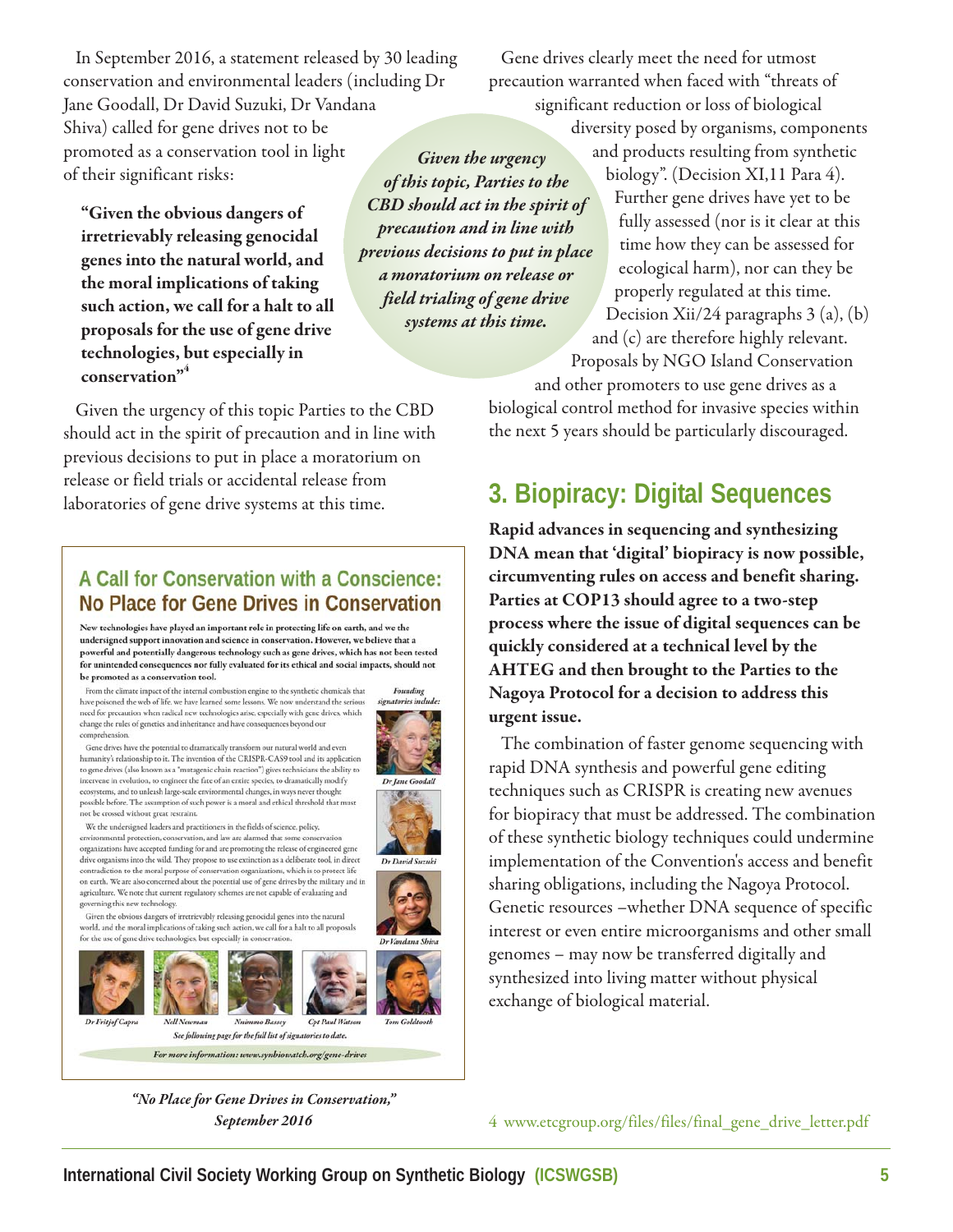This emerging reality poses major challenges to the many access and benefit sharing systems that assume and utilize material transfer agreements. As an ever-greater proportion of genetic resources are sequenced, transferred, and stored digitally, it is urgent for the Convention to carefully study the implications in order to facilitate policy action to defend the Convention's objective of fair and equitable benefit sharing.

**Developed by SBSTTA 20, the Draft Decision on Synthetic Biology (UNEP/CBD/COP/13/2, pages 122-125) contains two bracketed recommendations on digital sequence information. Paragraph (o) of the decision invites the COP-MOP of the Nagoya Protocol to take up the issue, while paragraph 1(e) of the Terms of Reference for the Synthetic Biology AHTEG instructs it to propose elements to the Nagoya COP-MOP to "facilitate the clarification" of how digital sequence information relates to access and benefit sharing.**

**Both sets of brackets should be removed and both items retained in COP's final decision.** They together reflect a "two-step process" to address digital sequence information that was discussed by the Synthetic Biology Contact

Group at SBSTTA 20. In the process, the Synthetic Biology AHTEG will first perform a technical analysis of the implications of the combination of gene sequencing and gene editing. In the second step, the Nagoya COP-MOP will take up the AHTEG's findings at its meeting in 2018 or 2020, and then develop a decision.

Both items can and should be improved to more clearly reflect the central importance of this issue to the future of access and benefit sharing for all biodiversity.

Digital sequence information is an emerging issue not only at the Convention. It is also strongly surfacing at the World Health Organization (WHO), whose Pandemic Influenza Preparedness Framework is developing procedures for exchange of virus sequence data, and at the International Treaty on Plant Genetic Resources for Food and Agriculture (ITPGRFA), where "big data" sequencing projects such as DivSeek have prompted strong concerns from developing countries, farmers' organizations, and civil society.

As the overarching international treaty on biodiversity, it is important for the CBD to take a leading role in determining how to ensure that digital sequence information and gene editing are not used to amplify biopiracy and undermine access and benefit sharing regimes. The approach taken by the CBD may serve as an important reference point for WHO, ITPGRFA, and other processes where the topic arises, and a clear and strong position from the CBD may provide guidance to other entities.

Additionally, prompt action, particularly starting quickly at the Synthetic Biology AHTEG, would serve the interest of the CBD and particularly its developing country Parties in many ways.

For example, many of the crops and wild relatives targeted for mass genome sequencing by DivSeek and

similar projects are not part of the ITPGRFA

multilateral system and thereby fall under CBD and Nagoya ABS rules. The big data generated by these projects can be accessed and analyzed by companies and others, and key genetic diversity from developing countries can be identified and recreated using gene editing – all without ever signing an access and benefit sharing agreement.

In the realm of health, it is already possible to generate many viruses, including potentially extremely valuable vaccine viruses, entirely from digital sequence data. In fact, it is now faster to synthesize an influenza virus from data available in internet databases that it is to send the virus by courier from Asia to Europe or North America.

It is also true that transfer and synthesis of digital sequences enables LMOs to cross boundaries "virtually" and evade biosafety rules predicated on physical transfer of materials or whole organisms, as well as blurring the line on 'intended use'. This challenge to the advanced informed agreement and other provisions of the Cartagena Protocol, as well as national laws implementing the Protocol, needs to be quickly addressed.

*Tomorrow's biopirate will have no need to sneak a biological sample across borders. Instead, the loot can be stored on a memory card.*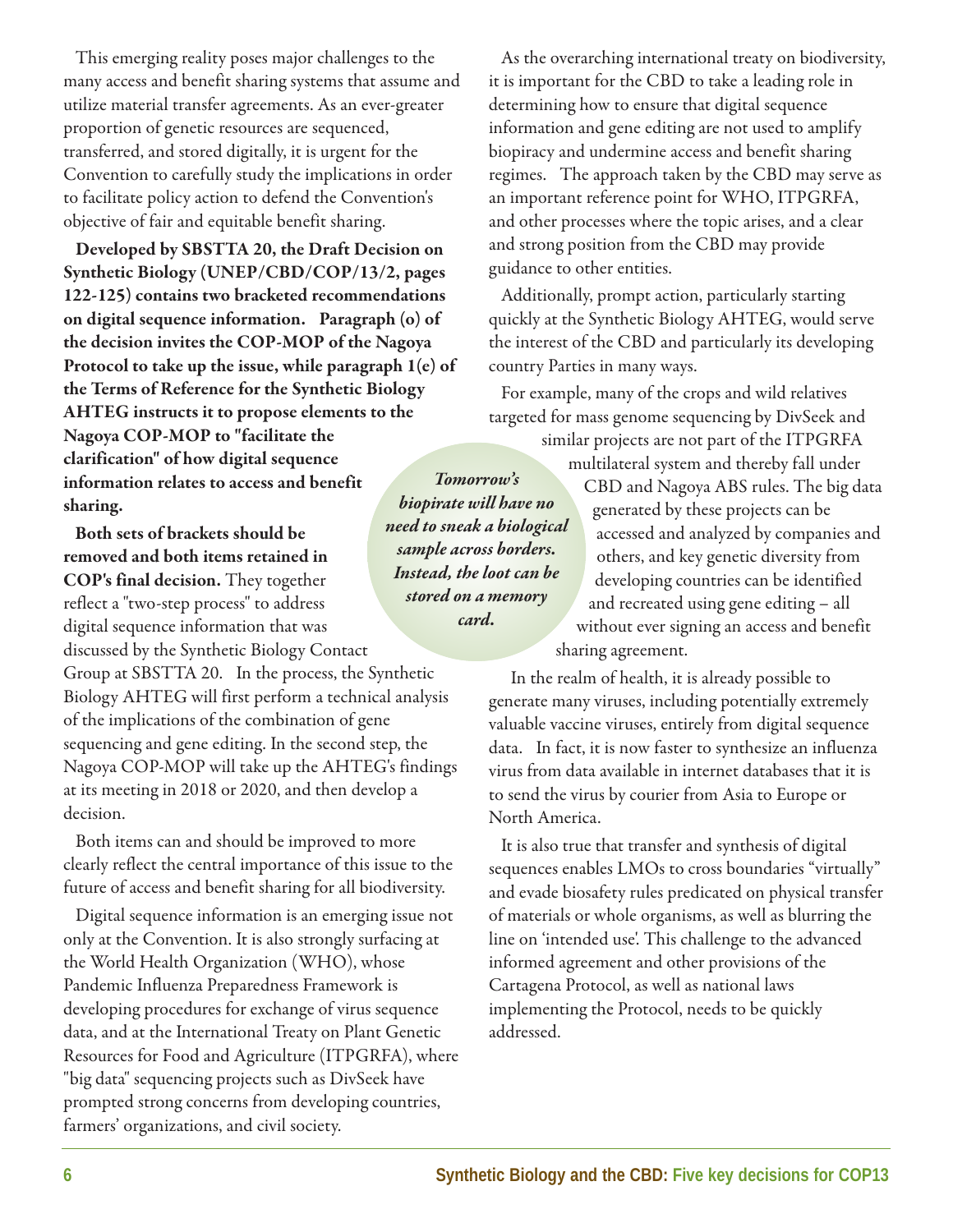What holds true today for many pathogens, and in agriculture, will soon be reality for practically all other biodiversity. As sequencing improves and technological strategies like "sequence in place" become a reality – allowing small or even handheld devices to quickly sequence samples and distribute the result – tomorrow's biopirate will have no need to sneak a biological sample across borders. Instead, the loot can be stored on a memory card, or uploaded to the cloud.

## **4. Socio-economic Impacts: Address Sustainable Use Challenges**

**While the Cartagena and Nagoya Protocols may ultimately be able to address the impact of synthetic biology on conservation and equitable sharing of benefits (Goal 1 and 3 of the CBD), the Convention requires an ongoing process to address the impacts of synthetic biology on sustainable use of biodiversity – especially the socioeconomic impacts.** *As COP moves forward with addressing synthetic biology within the CBD, the Parties should make a*

While clear procedures exist within the CBD to evaluate direct biosafety impacts of engineered organisms on biological diversity (through the Cartagena Protocol) and to establish access and benefit-sharing arrangements (through the Nagoya Protocol) there is no clear forum for Parties to raise and assess the impact of synthetic biology developments on sustainable use of biodiversity – particularly the indirect impacts of products created through synthetic biology which may *priority of assessing socio economic and indirect impacts of synthetic biology with particular attention to issues of sustainable use.* 

be significant.

Examples of such indirect impacts would include large scale changes in land management and loss of sustainable livelihoods as a result of natural products being produced for market by synthetic biology techniques or as a result of changes in feedstock patterns.

Such indirect effects and sustainable use implications are often socio economic impacts in the first instance, but later reveal serious biodiversity implications. The importance of socio-economic impacts was consistently flagged in the intersessional period.

**"Some members of the AHTEG noted the following needs with regard to international regimes:(a) provisions to address the socioeconomic impacts of the components and products of synthetic biology;" (p6 para 41)** 

**"With regard to the socioeconomic considerations of the impacts of synthetic biology on the three objectives of the Convention, some members of the Group noted that the issues are not sufficiently addressed by existing frameworks." (p11 para 61)** 

**"Another aspect of the relationship between synthetic biology and biological diversity that was noted was its potential positive and negative indirect effects, which also have to be taken into account in the adoption and use of organisms, products and components of synthetic biology in order to ensure that the sustainable use of biodiversity is maintained." (p5 para 30)** 

As COP moves forward with addressing synthetic biology within the CBD, the Parties should make a priority of assessing socio economic and indirect impacts of synthetic biology with particular attention to issues of sustainable use. By way of example, if a country (e.g. Madagascar) believes that the novel biosynthesis of a natural commodity in one location threatens sustainable use within its own border (e.g. biosynthesis of vanillin elsewhere threatens vanilla growing in the rainforest) then there needs to be a body, process or mechanism for a country to raise concerns and seek redress. Such a process can be pursued through making synthetic biology a standing item in the CBD or raising the item under sustainable use.